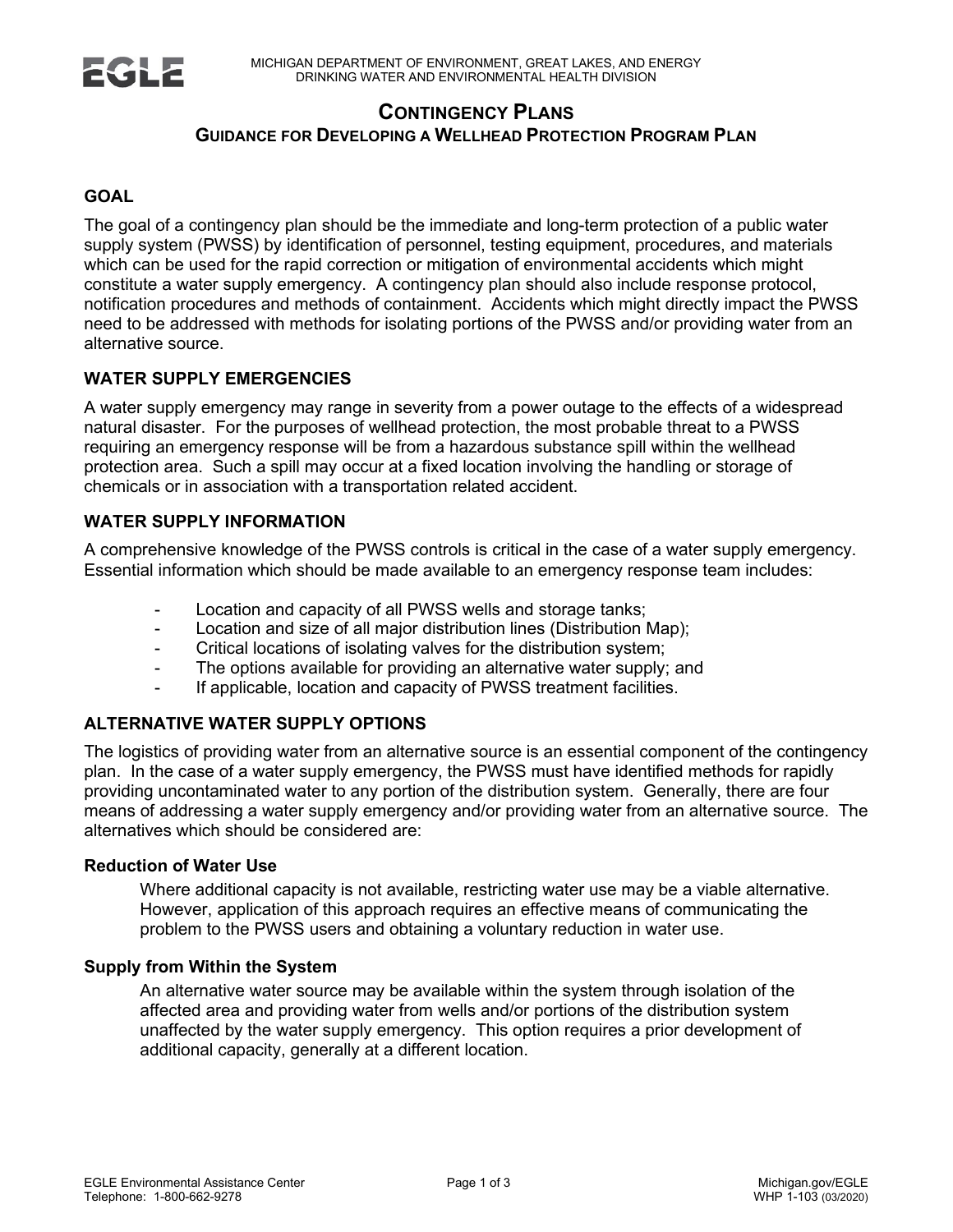### **Well Field Management**

The select pumping of preferred wells or the pumping of contaminated wells to prevent impact to other clean wells may be used as a short-term measure. Water from contaminated wells may also be "blended" with uncontaminated well water to obtain contaminant levels which represent an acceptable risk.

#### **Water from Outside the System**

Supply from outside the PWSS is another option for providing an alternative water source. This is generally accomplished by connection to an adjacent PWSS.

### **Treatment**

A method may be made available to provide treatment to the affected source water by removing contaminants to an acceptable level.

## **CONTENTS OF THE CONTIGENCY PLAN**

Response to a water supply emergency will generally involve the coordinated efforts on the part of a number of citizen and regulatory groups. The plan should identify the following:

- Name of person(s) responsible for directing public safety;
- Name of person(s) responsible for the environmental response activities;
- Listing of emergency response personnel and their telephone numbers (also posted on premises);
- Identification of EGLE, Drinking Water and Environmental Health Division contact;
- Facility specific information on the hazardous material stored or transported in the wellhead protection area; and
- An example emergency notification report form (see page 3).